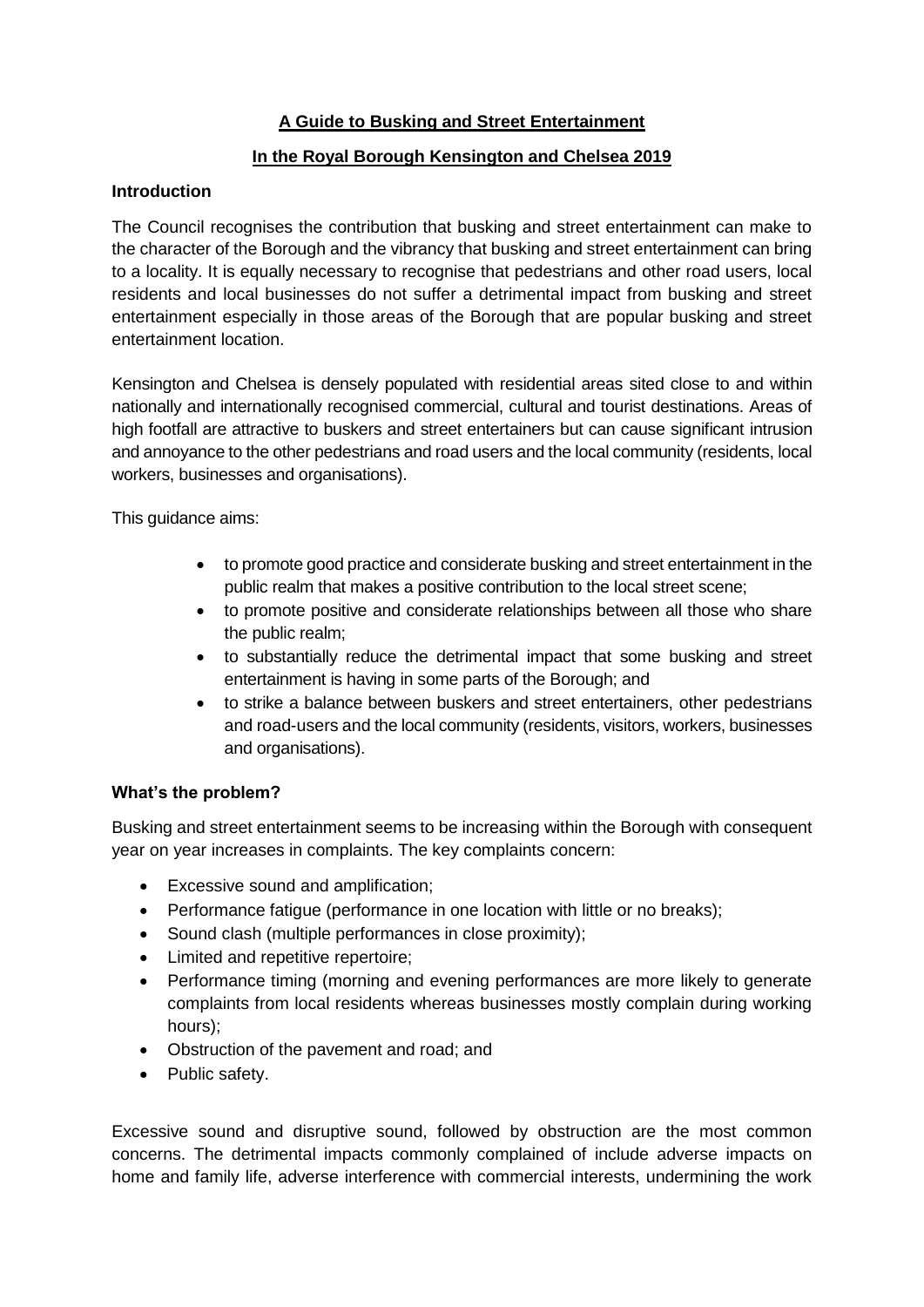and operation of cultural institutions and having an adverse impact on the flow of pedestrians and other road users at particular locations.

# **Where's the problem?**

Particular locations are more likely to generate complaints and concerns; these include:

- **Hans Crescent** around the Harrods department store;
- **South Kensington Underground** and **Thurloe Street;**
- **Exhibition Road** near the museums, particularly the Natural History Museum;
- **Notting Hill Gate** around the underground station entrances;
- **Portobello Road** in and amongst the market traders;
- **Kensington High Street** near the underground station and in the parade of shops closest to the underground;
- **Earl's Court Road Underground Station** outside the underground on Earl's Court Road; and
- **Other London Underground Stations** around the station entrances.

## **What's the solution?**

The Council wishes to promote responsible busking and street entertainment that makes a positive contribution to the character of the Borough and the vibrancy that busking and street entertainment can bring to the public realm of a locality. Equally, the Council wishes to substantially reduce the detrimental impact that some busking and street entertainment is having in some parts of the Borough. To achieve a balance between these interests the Council proposes by policy to adopt a Code of Conduct containing good practice for busking and street entertainment and in certain locations using Public Space Protection Orders (PSPOs) to regulate and restrict busking and street entertainment:

- The **voluntary** Code of Conduct that applies across the whole borough which sets of a number of duties for all buskers and street entertainers.
- A Purple Zone (the regulated areas) where the duties of the Code of Conduct are enforced by way of a Public Space Protection Order.
- A Red Zone (the restricted and regulated areas) where the types of busking and street entertainment are limited and where the duties of the Code of Conduct are enforced by way of a Public Space Protection Order.

## **Code of Conduct**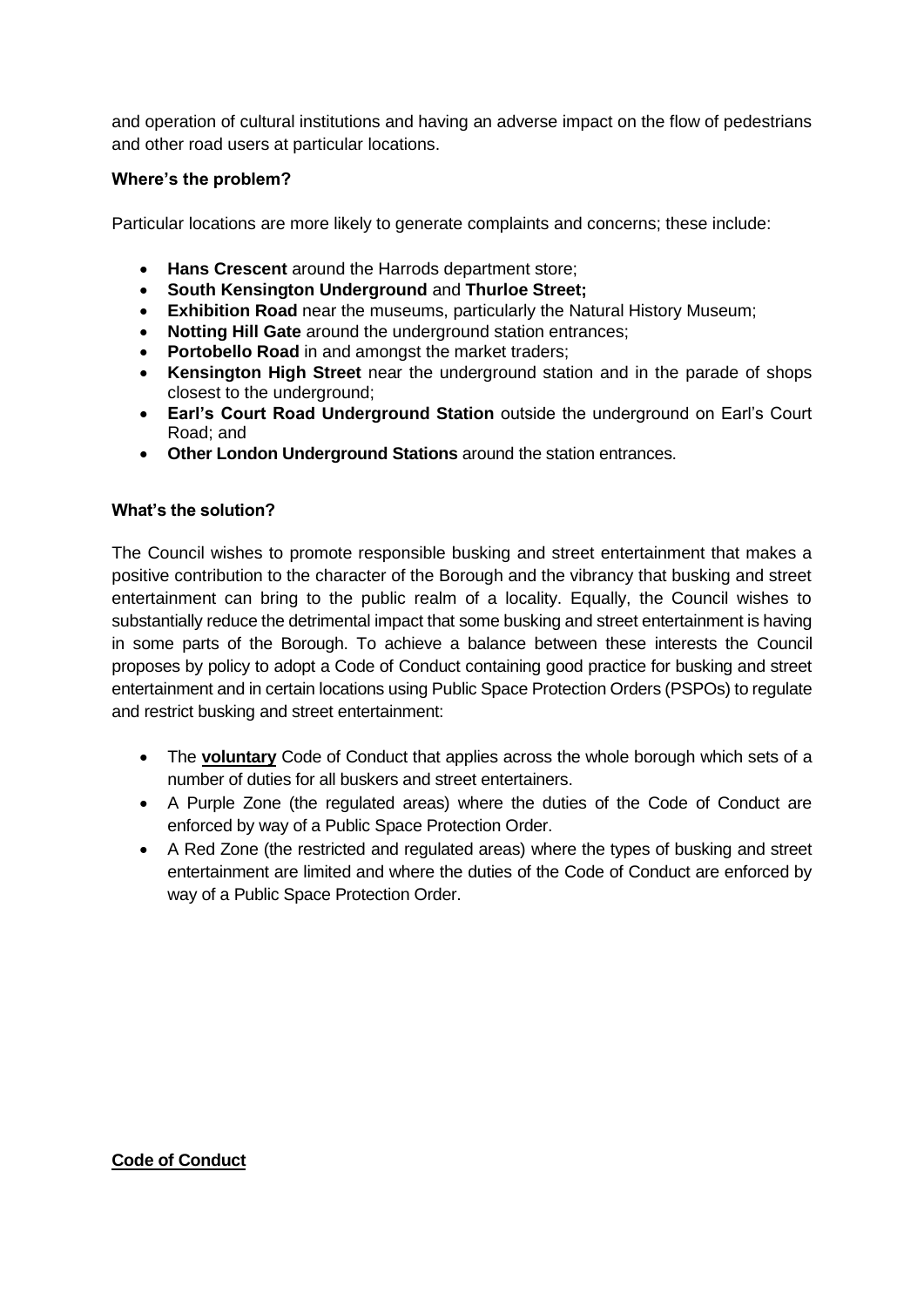## **The Busking and Street Entertainment Code of Conduct**

[1] A performance of busking or street entertainment in any one location must be for no more than 45 minutes in duration.

[2] Once a performance of busking or street entertainment has taken place in a particular location, the individual performers providing that entertainment shall not perform in the same location on the same calendar day. A performance is deemed to have taken place as soon as any entertainment has begun, whether or not the performers make full use of the 45 minutes allowed for the performance.

[3] Buskers and street entertainers shall ensure that each new location is at least 100 meters away from any previous location (that is at least the length of a football pitch).

[4] Busking or street entertainment is only permitted between the hours of 10:00 and 19:00.

[5] Buskers and street entertainers shall not use any amplifiers, loud speakers, megaphones or any similar equipment in their performance.

[6] Buskers and street entertainers shall ensure that sound levels are not intrusive. Sound that prevents or hinders normal conversation taking place 10 meters or more from a performance will generally be considered intrusive.

[7] Buskers and street entertainers shall ensure a full and varied repertoire (avoiding excessive repetition of any song or piece of music).

[8] Buskers and street entertainers shall ensure that performances shall *generally* consist of no more than six performers. Except that in the Purple Regulated Areas the maximum number of performers is limited to three; and in the Red Restricted and Regulated Areas the maximum number of performers is limited to two.

[9] Buskers and street entertainers must have public liability indemnity insurance in place for up to £2 million and must be able to immediately produce evidence of the policy to any person authorised by the Council or the Police or any Police Community Support **Officers** 

[10] Buskers and street entertainers shall ensure that their performance does not cause an unreasonable obstruction to other pedestrians and road users.

[11] Buskers and street entertainers must not sell any goods (such as CD recordings) without the requisite authority from the Council.

[12] Buskers and street entertainers must act on the reasonable instructions given to them by any person authorised by the Council or the Police or Police Community Support Officers in particular where those instructions are based on an their assessment that the busking or street entertainment is having a detrimental effect on the quality of life of those in the locality.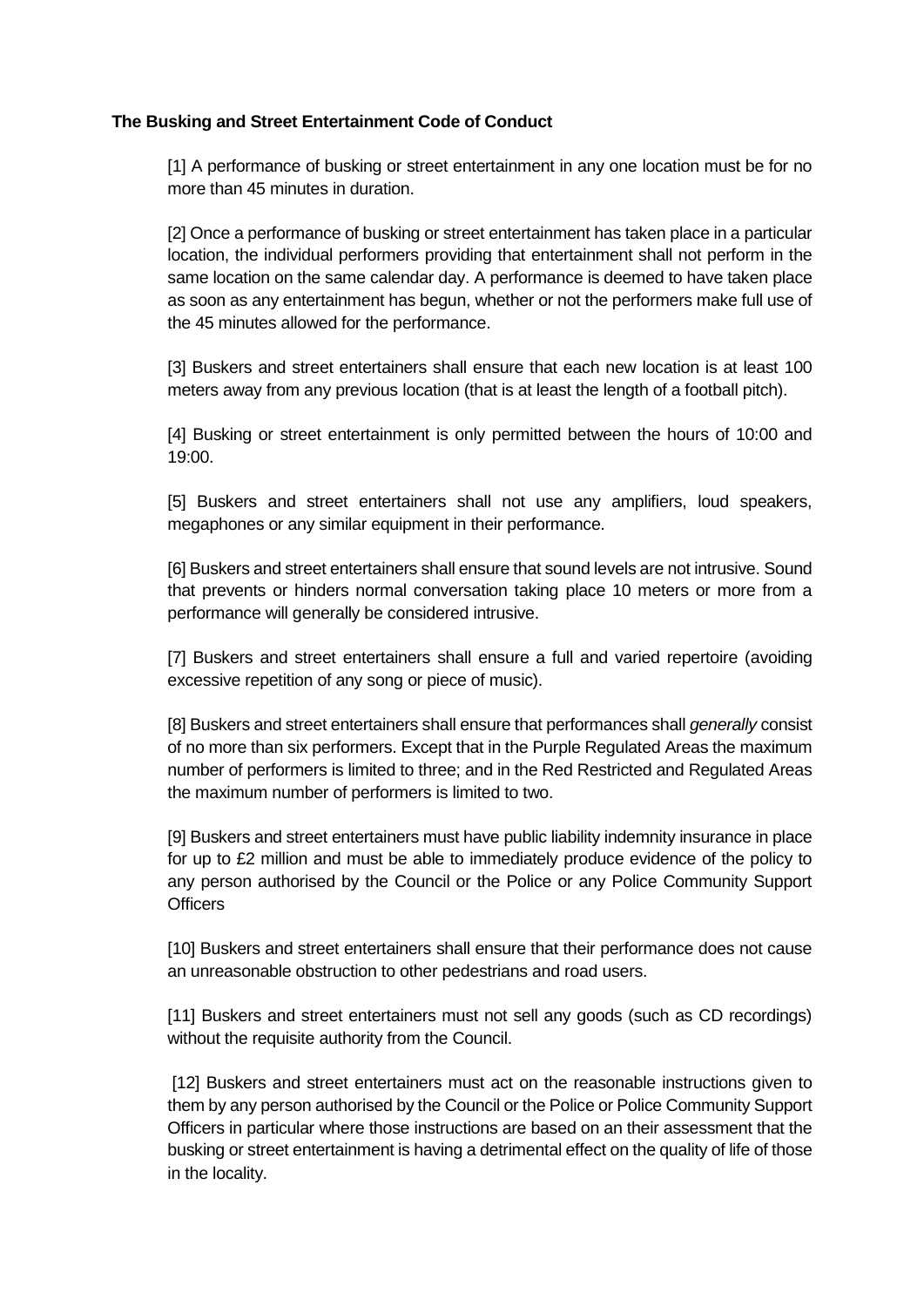# **The Busking and Street Entertainment PSPOs**

Following consultation and approval the Council has identified the areas highlighted in purple and red on the accompanying maps and described in the attached schedules as areas where busking and street entertainment is having a detrimental impact in the locality.

In these areas the Council will adopt the PSPO's to address the detrimental impacts by regulating (purple and red areas) and restricting (red areas only) busking and street entertainment.

## **The Purple Zone (the regulated areas**) **– Zone 2**

The areas highlighted purple on the accompanying maps and described in the attached schedule are areas where busking and street entertainment is regulated by a Public Space Protection Order (PSPO).

The effect of the PSPO in these purple areas is to allow busking and street entertainment in accordance with the duties set out in the Code of Conduct. This means that the duties set out in the Code of Conduct **must** be complied with.

#### **See Appendix B**

#### **The Red Zone (the restricted and regulated areas) – Zone 1**

The areas highlighted red on the accompanying maps and described in the attached schedule are areas where busking and street entertainment is restricted and regulated by a Public Space Protection Order (PSPO).

The effect of the PSPO in these red areas is to allow limited types of busking and street entertainment in accordance with the duties set out in the Code of Conduct. This means that the types of permitted busking and street entertainment is limited and the duties set out in the Code of Conduct **must** be complied with.

The permitted busking and street entertainment in the Red Restricted and Regulated zone is:

- Performances of mime, living statues and similar performances, excluding the use of any form of musical or percussive device or instrument.
- Performances of clowning, excluding singing or the use of any form of musical or percussive device or instrument.
- Performances of theatrical presentations or other spoken word, excluding singing or the use of any form of musical or percussive device or instrument.
- Performances of magic tricks, magician shows and similar performances, excluding singing or the use of any form of musical or percussive device or instrument.
- Performances of juggling with balls, clubs or rings or similar objects but not knives, other sharp objects of live flame (excluding singing or the use of any form of musical or percussive device or instrument).

The red areas have been identified as the areas of highest detrimental impact. The Council did not wish to see an outright ban on all busking in these areas. The Council will allow such busking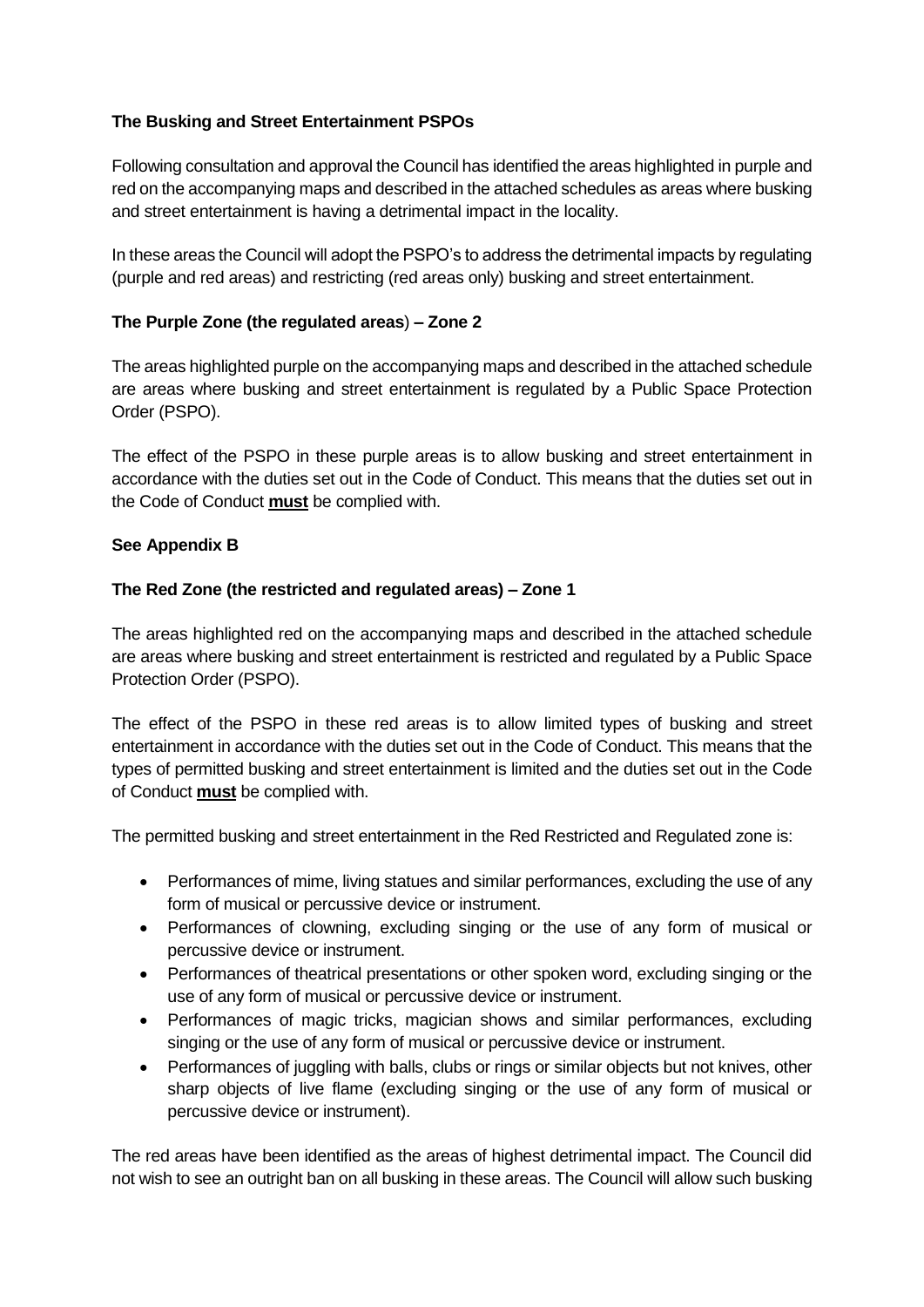and street entertainment which is mostly static taking up little performance space (*e.g.* a mime, living statue, juggler, clown or magician and no more than two performers); and is either silent (*e.g.* a mime or living statue) or of very low sound impact (spoken unamplified voice).

The Council will keep the nature and extent of permitted busking and street entertainment under review and welcomes contributions from the busking and street entertainment community about other types of performances that occupy a limited amount of space and have low sound impacts.

# **See Appendix C**

## **Guidance to Buskers and Street Entertainers**

Buskers and Street Entertainers should familiarize themselves with the voluntary Code of Conduct and the areas covered by the Public Space Protection Orders. In the areas covered by the PSPO the Code of Conduct must be complied with; in red areas most types of busking and street entertainment are not allowed.

*Type of Busking.* In general (save for the areas of the Public Space Protection Orders) the Council does not seek to define or limit busking and street entertainment.

Performers are asked to have regard to sound and amplification. The Code of Conduct suggests that performers shall not use any amplifiers, loud speakers, megaphones or any similar equipment in their performance and to ensure that sound levels are not intrusive. Sound that prevents or hinders normal conversation taking place 10 meters or more from a performance will generally be considered intrusive.

Performers are reminded that sound levels and sound content are the highest source of complaints within the Borough. You are asked to think about the style and content of your performance, type of musical or percussive instrument or device, the nature of any accompanying supporting or background sound and music, the location (including neighbouring uses of the locality) and the time of day.

*Risk Assessment.* Buskers and street entertainers are asked to ensure that their performances are properly risk assessed and where appropriate ensure that they obtain the necessary public liability indemnity insurance.

*Location*. There are no designated busking locations in the borough; but some areas are not suitable for some types of performances due to proximity to residential or work areas of lack of space. Busking and street entertainment is regulated and/or restricted in the areas of the PSPOs. Performers are asked to think about the nature of their performance and the locality, some areas are better suited to some types of performance than others.

Buskers and street entertainers are asked to move locations and not to perform in the same location within the same day. When moving on within the Borough try and locate yourself at least 100 meters (about a football pitch) away from your previous location. This conduct encourages variety of performers and performances.

*Time and Duration*. Busking or street entertainment is only permitted between the hours of 10:00 and 19:00. A performance of busking or street entertainment in any one location must be for no more than 45 minutes in duration. At all times buskers and street entertainers are asked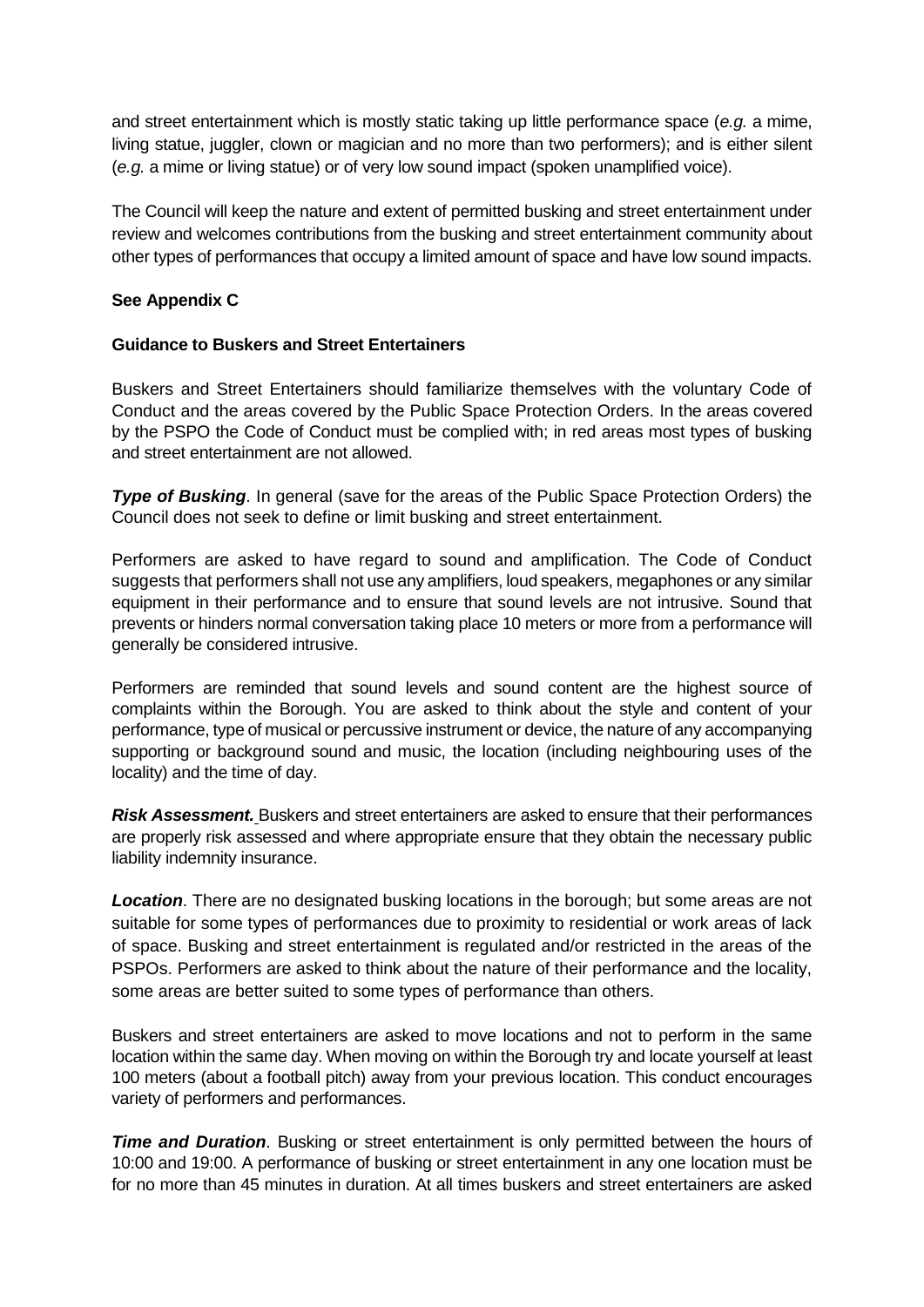to be mindful of the nature of their performance, the location of the performance and their neighbours in that location.

*Number of Performers*. Buskers and street entertainers shall ensure that performances shall *generally* consist of no more than six performers. Except that in the Purple Regulated Areas the maximum number of performers is limited to three; and in the Red Restricted Areas the maximum number of performers is limited to two.

Within the Borough generally six performers is considered the upper limit. It is suggested that when considering the number of performers buskers and street entertainers have regard to the nature of the performance, the location and the time of day. The upper limit would generally be expected of a dance or acrobatic troupe but less so with a static acapella group or seasonal choir.

*Sound and Amplification*. Performers are asked to have regard to sound and amplification. The Code of Conduct suggests that performers shall not use any amplifiers, loud speakers, megaphones or any similar equipment in their performance and to ensure that sound levels are not intrusive. Sound that prevents or hinders normal conversation taking place 10 meters or more from a performance will generally be considered intrusive. Performers are asked to think about ensuring a full and varied repertoire and to avoid repetition of songs and pieces of music.

The Council has not sought to restrict or regulate any type of musical or percussive instrument or device. However, performers are asked to think about performance, location and impacts.

Regard should be given to the use of pre-recorded amplified background music or sound with any performance. Sound impact is also influenced by the audience; think about audience participation and the impact that this might have on the impact of a given performance.

Performers are reminded that sound levels and sound content are the highest source of complaints within the Borough. You are asked to think about the style and content of your performance, the location and the time of day.

**Obstruction**. If you are busking in the borough, please take into account that you are close to homes and business premises. Try not to busk or perform where you or the crowd you attract causes, or is likely to cause, an obstruction of the highway, leave space for wheelchairs and pushchairs to pass or endanger passers-by in any way. In those cases a performer should pause the performance to allow the obstruction to clear. In some circumstances it will be necessary to stop the performance altogether especially if requested to do so by any person authorised by the Council or the Police or a Police Community Support Officer.

An unreasonable obstruction is likely to be caused where a wheel-chair user or person pushing a pram is unable to pass along the pavement or is forced into the road way. In those cases, a performer should pause the performance to allow the obstruction to clear.

*Co-operation*. Buskers and street entertainers must act on the reasonable instructions given to them by any person authorised by the Council or the Police or a Police Community Support Officer when those instructions are based on an assertion that the busking or street entertainment is having a detrimental effect on the quality of life of those in the locality. The Council will cooperate with representatives from the busking and street entertainment community to create and foster a forum for self-regulation and engagement with representatives of the wider community.